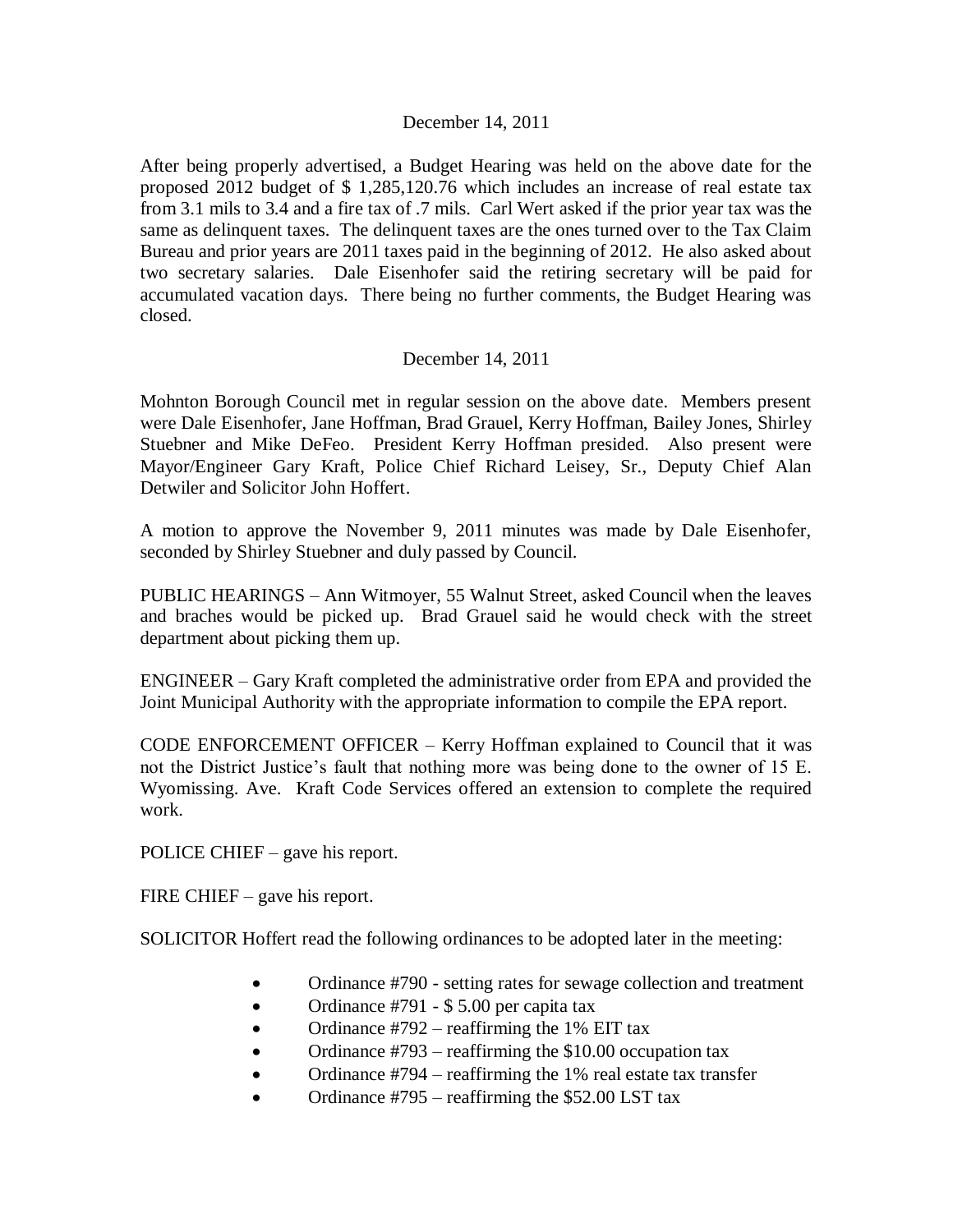- Ordinance #795 setting the real estate tax for general purposes at 3.40 mills and the fire tax at .7 mills for a total of 4.10 mills
- Ordinance # 797 establishing trash rates at \$145.00 for a single person and \$240.00 for two or more people

PRESIDENT – Bob Gibilisco will continue to be Mohnton's webmaster until further notice.

The invoice for the Cohen Law Group will be deferred from payment until Solicitor Hoffert review the contract.

MAYOR – A motion to authorize Solicitor Hoffert to prepare an ordinance to amend the handicap parking ordinance was made by Mike DeFeo, seconded by Dale Eisenhofer and duly passed by Council.

Mayor Kraft received a letter from Larry White asking for permission to pay the \$4.90 for per capita tax for him and his wife because they did not receive the tax notice due to an incorrect mailing address.

A motion to permit Laurence and Joan White to pay \$ 4.90 each for the Borough's portion of the per capita tax was made by Dale Eisenhofer, seconded by Shirley Stuebner and duly passed by Council.

Mayor Kraft reported that the first screening for part time police will be the written test. Attorney Klonis felt the testing should go through the Civil Service Committee. Also, Council will need to appoint a new member to the Committee.

A motion to proceed with the written test for part time police was made by Dale Eisenhofer, seconded by Jane Hoffman and duly passed by Council.

## COMMITTEE REPORTS

FINANCE – An executive session was held from 7:55 to 8:05 PM.

A motion to adopt the 2012 budget of \$1,285.120.76 was made by Dale Eisenhofer, seconded by Jane Hoffman.

A motion to adopt all ordinances previously read was made by Dale Eisenhofer, seconded by Jane Hoffman and daily passed by Council.

BUILDING & ZONING & FIRE & WATER – None.

RECREATION – None.